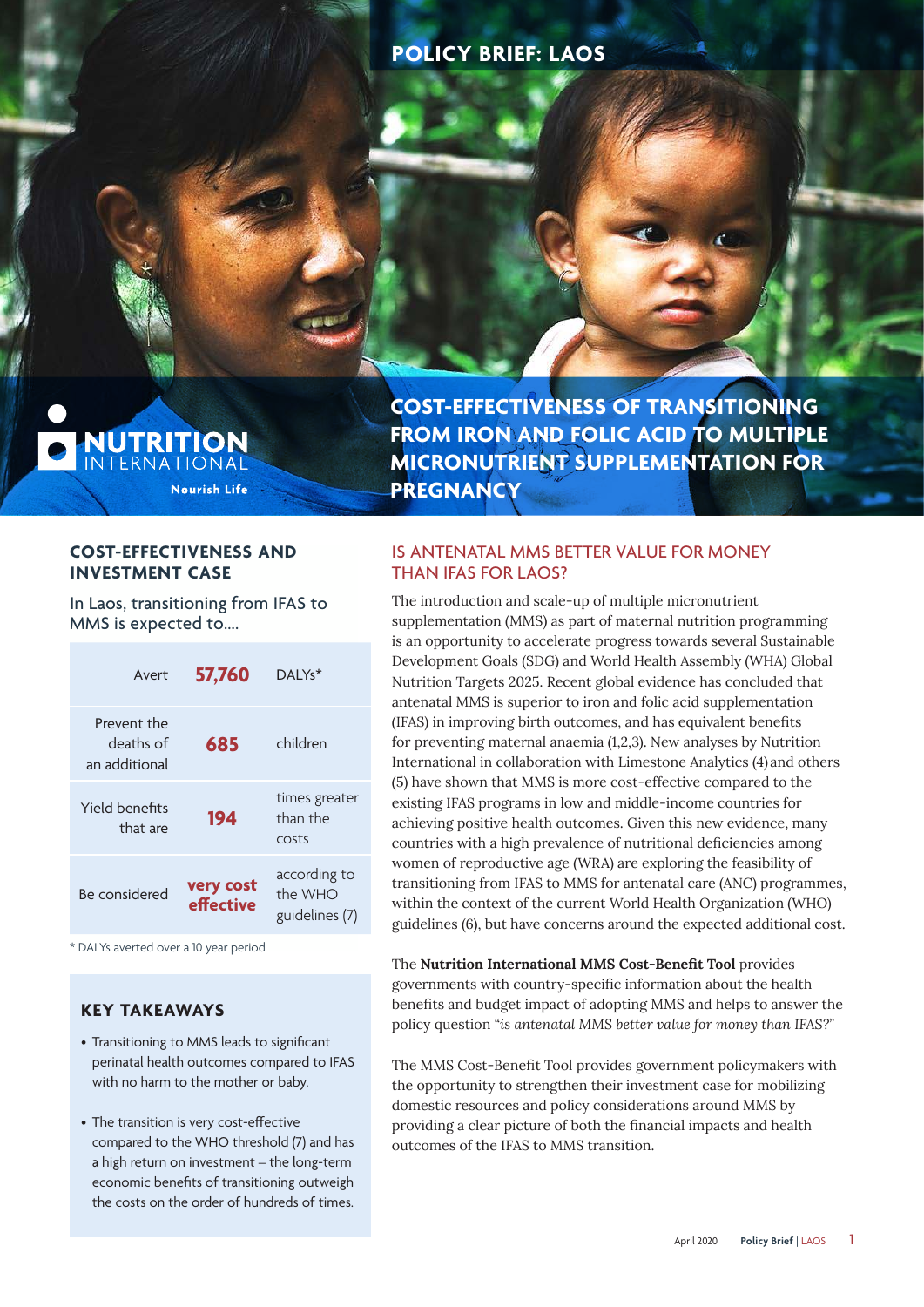#### **WHAT IS MMS?**

One MMS tablet usually contains: Vitamin A (800 µg), Vitamin D (5 µg), Vitamin E (10 mg), Vitamin B1 (1.4 mg), Vitamin B2 (1.4 mg), Vitamin B6 (1.9 mg), Vitamin B12 (2.6 µg), Vitamin C (70 mg), Niacin (18 mg), Folic Acid (400 µg), Zinc (15 mg), Copper (2 mg), Selenium (65 µg), Iodine (150 µg), Iron 30mg (8)

#### **WHAT IS A DALY?**

A Disability Adjusted Life Year (DALY) represents one lost year of perfect health. It is calculated by aggregating the effect of a health issue on mortality and morbidity. Interventions seek to avert DALYs.

#### **BACKGROUND**

The world is not on track to fully meet the WHA Global Nutrition Targets 2025. Providing women with MMS during pregnancy as part of a comprehensive ANC programme is opportune for accelerating progress towards reducing the risk of low birth weight (LBW), childhood stunting and anaemia in women — helping to move the agenda on women's and maternal health and nutrition.

WHO's ANC guidelines, published in 2016, do not recommend MMS for pregnant women broadly, but do support context-specific MMS for pregnant women when there are populations with high prevalence of micronutrient deficiencies, stating that "*policymakers in populations with a high prevalence of nutritional deficiencies might consider the benefits of MMS to outweigh the disadvantages and may choose to give MMS that include IFA* (6)." Overall, this has contributed to lower levels of adoption and uptake of MMS interventions as part of national health policies, even where the context-specific guidelines would apply. A global task force convened by the New York Academy of Sciences reviewed new evidence and concluded that MMS is both effective and safe and provides greater benefits than IFAS for birth outcomes, smaller than gestational age (SGA) and LBW (1,2,3) and may reduce the risk of stillbirths and neonatal deaths (1,3).

#### THE MMS COST-BENEFIT TOOL

The results presented in this report are generated from an easy to use, online, knowledge translation tool that analyzes the value for money of transitioning to MMS compared to IFAS. The tool is a practical extension to the recent study conducted by Nutrition International and Limestone Analytics which showed that MMS is more cost-effective than IFAS in three high burden Asian countries (4). Using similar methodology and responding to the new evidence, it compares MMS relative to IFAS using effect sizes from the latest Cochrane (2) or Lancet (3) systematic reviews. The tool has the analytical capacity to estimate the impact of MMS compared to IFAS for all significant health outcomes and calculates the required investment, cost-effectiveness and return on investment based on the total population of pregnant women in the country each year and a defined coverage rate.<sup>1</sup>

<sup>1</sup> Note: Coverage is defined as the proportion of pregnant women in the intervention area who receive 180 supplements.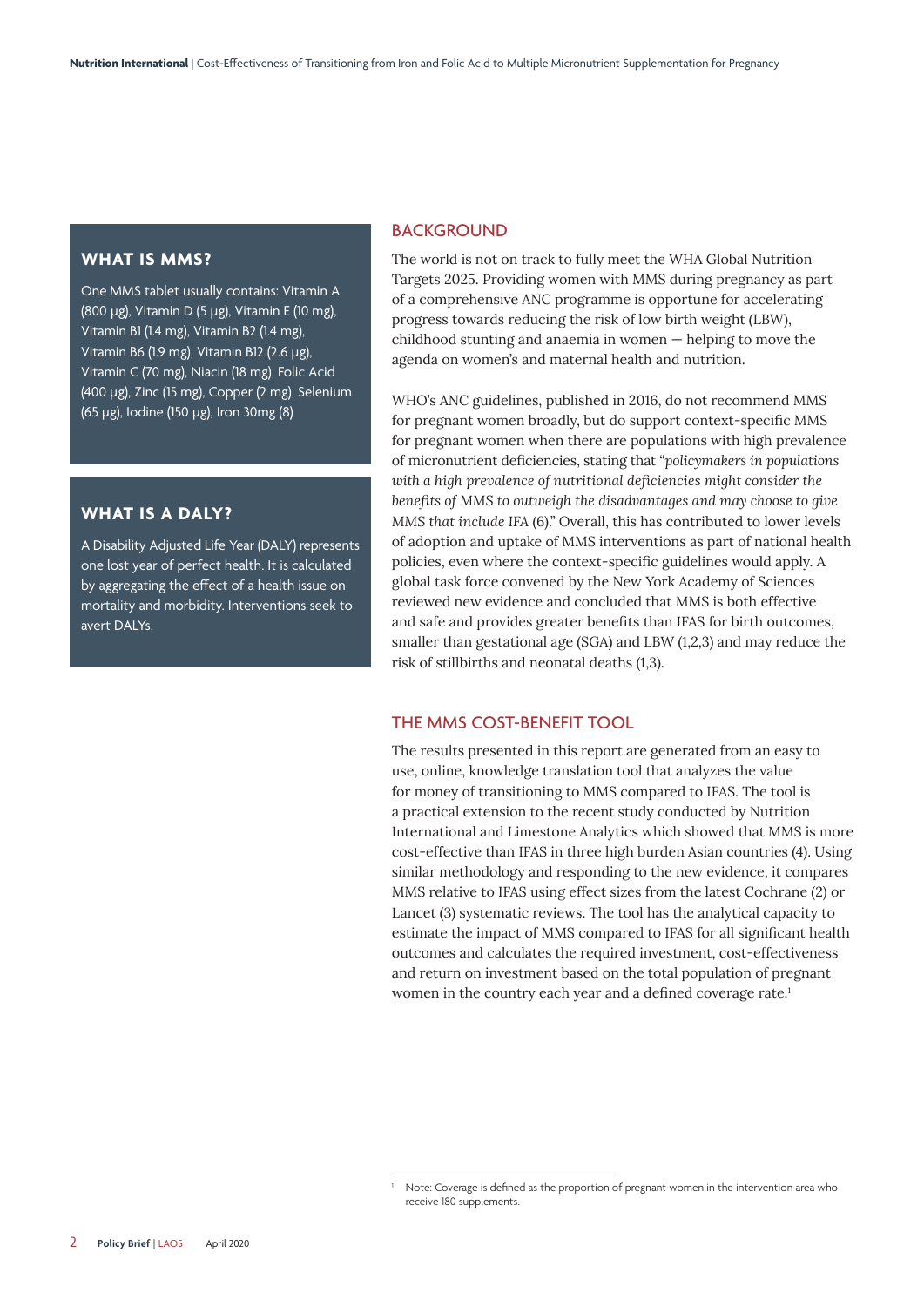The tool calculates:

- **Effectiveness:** An aggregate of the number of additional DALYs averted and child deaths by transitioning from IFAS to MMS across the significant health outcomes.
- **Cost:** The additional costs (in USD) to provide MMS if there is an existing IFA program or ANC platform in the country (considers supplement and transition costs).
- **Cost-effectiveness:** The incremental cost-effectiveness ratio. The ratio of the difference in cost and the difference in effectiveness, estimated as the "*cost per additional DALY averted*" by transitioning to MMS.
- **Benefit-cost ratio:** A comparison of the value of the health benefits to the cost of transitioning.

### WHAT IS COST-EFFECTIVENESS AND HOW WAS EFFECTIVENESS MEASURED?

The cost-effectiveness of the MMS compared to IFAS is based on a WHO threshold for cost-effectiveness; if the cost per DALY is less than the country Gross Domestic Product per capita the transition is considered 'very cost effective' (7).

The supplements were compared based on their additional effect size (effectiveness) on maternal and newborn health outcomes, taken from the latest Cochrane (2) or Lancet (3) systematic reviews. The health outcomes were aggregated to calculate the additional DALYs averted by transitioning from IFAS to MMS. MMS showed a significant reduced risk of the following health outcomes (3):

- Neonatal mortality (females)
- Stillbirth
- Preterm birth
- $\bullet$  SGA
- LBW

#### **WHAT COSTS WERE INCLUDED?**

- 1. Supplement costs (180 supplements to cover six months of pregnancy)
- 2. Cost of providing the supplement through an existing public health system ANC platform
- 3. Program costs (national administration, training of health care providers)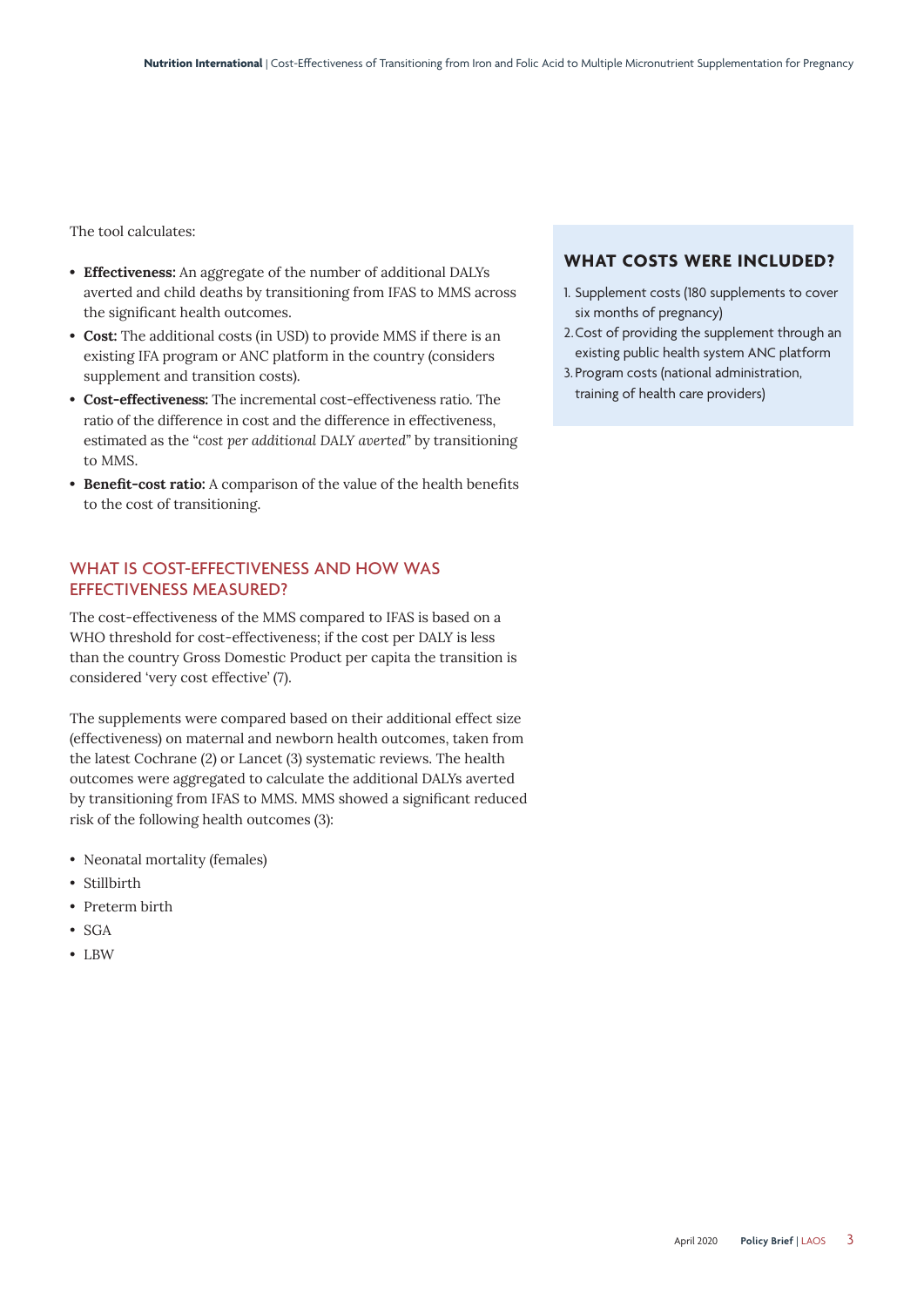### WHAT CAN POLICY MAKERS FOCUS ON?

The MMS Cost-Benefit Tool provides an efficient and accessible way to translate evidence to inform the transition from IFAS to MMS, allowing health policymakers to advocate the financial case for implementing MMS.

The output analysis from the tool supports both the domestic and donor level investment case on MMS scale-up, including allocating resources:

- To understand the political and logistical feasibility of adopting MMS
- To assess the factors influencing adoption of MMS and test different delivery platforms with a focus on health system integration.
- To examine the true implementation costs of MMS, including changeover, start-up costs and sustainability of supply.
- To look at mechanisms (i.e. Behaviour Change Interventions, packaging) for improving adherence throughout pregnancy.<sup>2</sup>

Additionally, as part of MMS scale-up, there is an opportunity to improve the measurement and investment of not only the coverage but the quality and uptake of ANC nutrition and health services, including tracking coverage and adherence with MMS and birth outcomes. A comprehensive approach to the transition from IFAS to MMS should include the promotion and support of nutritious diets, including scaled-up counselling on maternal diets at the local level. National governments can leverage this cost-effectiveness analysis to support other areas needed for the transition to MMS, including working through product and supply chain issues with the domestic suppliers to ensure affordable and quality supply of MMS.

Civil society organizations can support countries in MMS adoption and scale-up through technical assistance and operational support to governments and their partners.

The transition and scale-up of MMS presents an opportunity not only to increase progress towards the WHA Global Nutrition Targets 2025 on anaemia and LBW, but also to prioritize women's nutrition as part of national nutrition and health programs and broadly strengthen maternal nutrition.



<sup>2</sup> Note: Ideally women should take one MMS tablet per day throughout pregnancy. 180 is aligned with the trials included in the meta-analyses (2,3).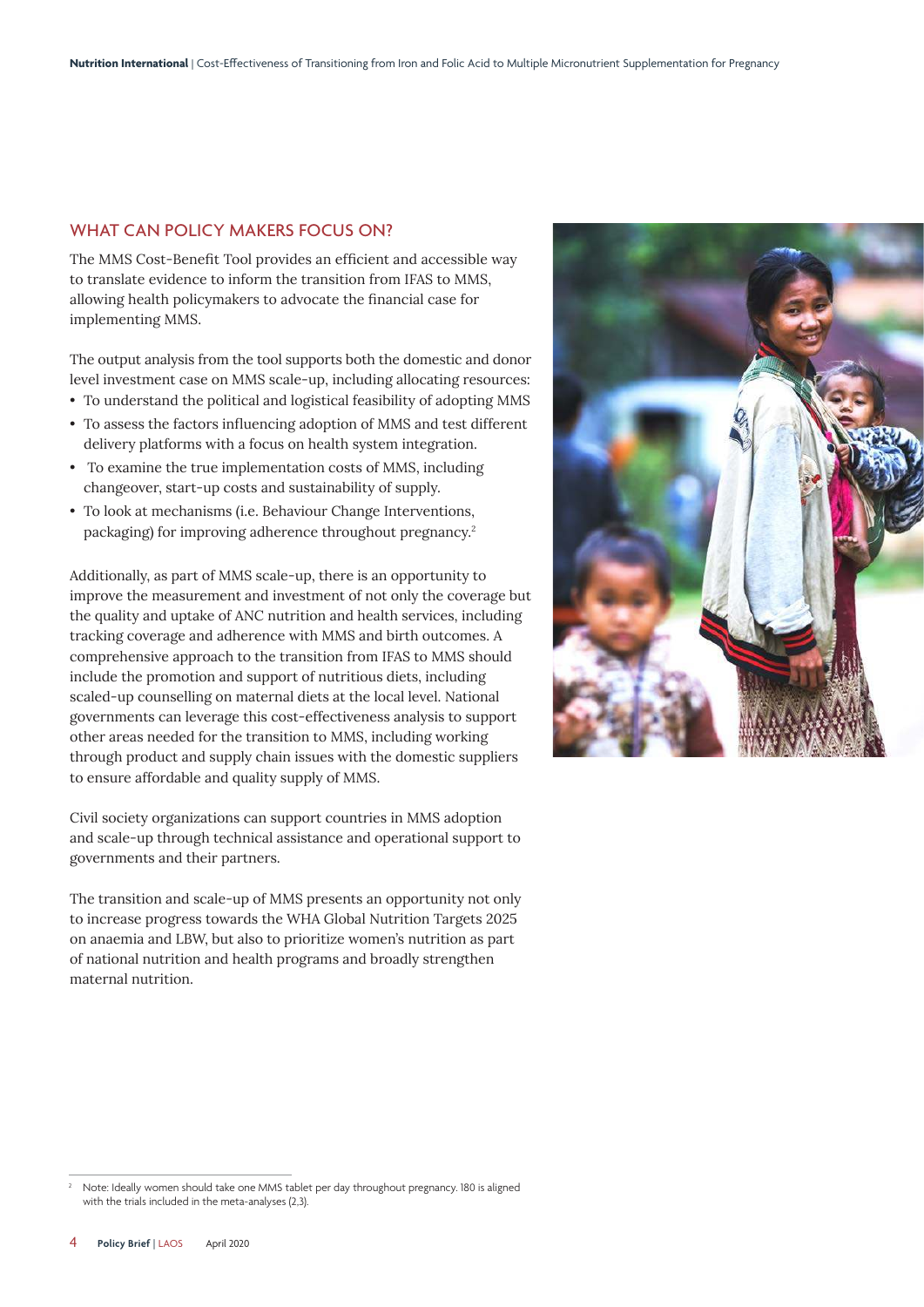## COUNTRY SPECIFIC DATA & ANALYSIS

| <b>KEY ASSUMPTIONS FOR LAOS</b>                                            | <b>VALUE</b>                     |
|----------------------------------------------------------------------------|----------------------------------|
| Population of pregnant women each year (9)                                 | 170.823                          |
| Timespan over which benefits accumulate                                    | 10 years                         |
| Coverage (proportion of pregnant women reached by supplementation program) | 30%                              |
| IFAS cost per beneficiary (180 supplements) (10)                           | \$2.27 (USD)                     |
| MMS cost per beneficiary (180 supplements) (10)                            | \$3.27 (USD)                     |
| All other costs associated with transition <sup>3</sup>                    | \$1M (USD)                       |
| Source of assumptions about relative risk of various health outcomes*      | Cochrane (2) or<br>Lancet $*(3)$ |

\* The Lancet (3) was selected as the source of assumptions for this analysis.



\* Prospective health outcomes over a 10 year period

| <b>COST EFFECTIVENESS ANALYSIS</b>  |                        |  |
|-------------------------------------|------------------------|--|
| Value of DAI Ys averted             | \$278,888,733          |  |
| Additional investment over 10 years | \$1,437,146            |  |
| <b>Benefit Cost Ratio</b>           | 194                    |  |
| Incremental cost per DALY averted   | \$24.88                |  |
| According to WHO guidelines         | very cost<br>effective |  |

<sup>&</sup>lt;sup>3</sup> Note: A broad estimate of transition costs has been provided based on population size. More information is required to properly estimate these costs.